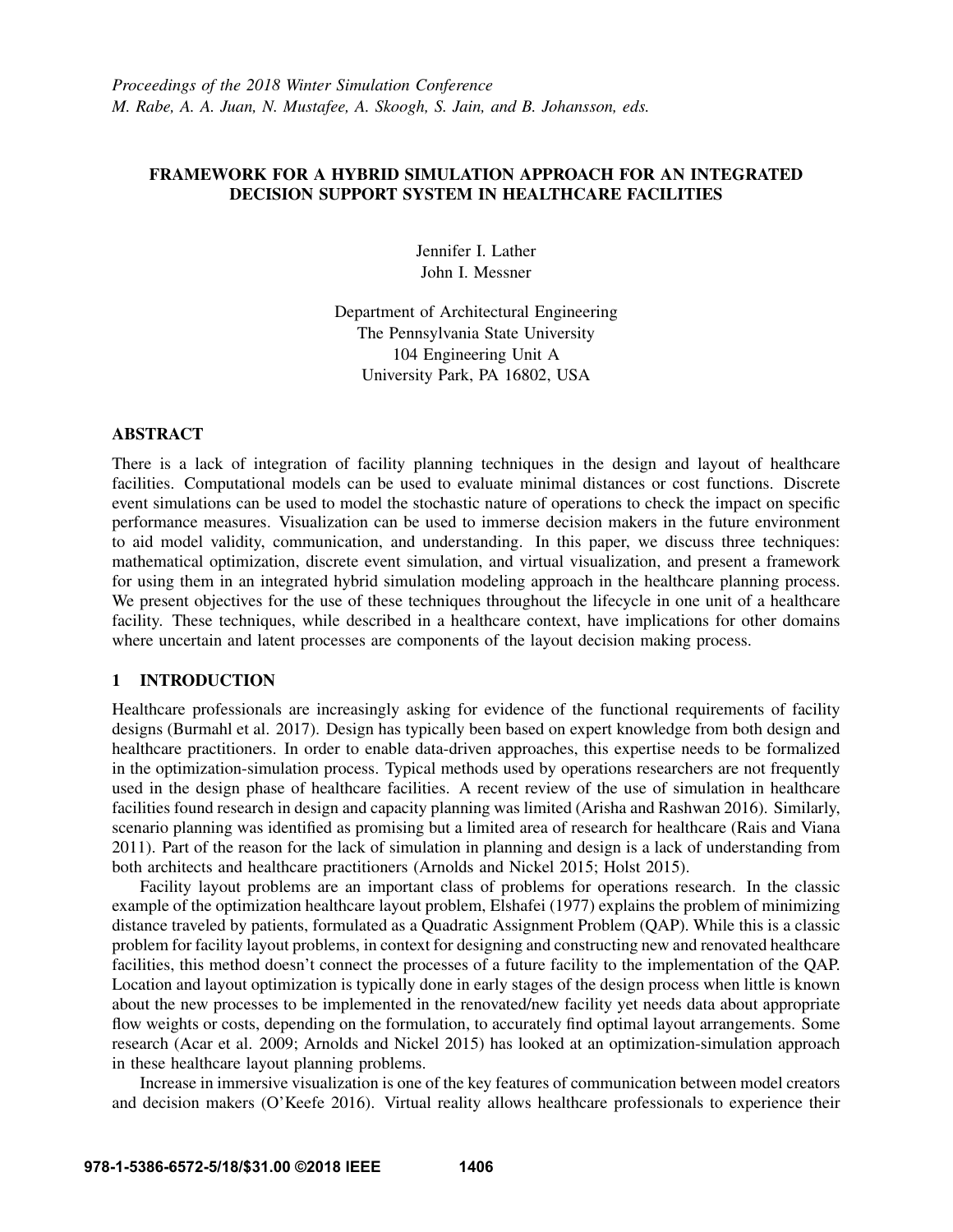space. Discrete event simulation (DES) allows healthcare practitioners to test their workflow processes. Virtual reality has been used in the design evaluation process to allow those not familiar with 2D plans and sections to have a greater understanding of the spatial arrangement and spatial decisions they are making (Van Der Land et al. 2013). 3D visualization has been found to be beneficial in the evaluation of DES models (Akpan and Shanker 2017). Typical software (e.g., Simio, Flexsim) displays have incorporated advanced visualization features including 2D, 3D visualization, walkthrough and animation functionality. However, the features alone don't address including visualization criteria into the hybrid simulation methodology. The integration of an optimization-simulation-visualization (OSV) framework can allow for a more iterative structure combining the mathematical and simulation approaches with immersive visualization evaluation of new processes in future healthcare facilities to allow for a combined human-centered and data-driven approach.

## 2 CONTEXT FOR APPROACH

The context for facility planning should be placed in the facility lifecycle and the objective of the facility (for example, in this application area: patient care). In this section, we explore the context of both the facility lifecycle and an overview of the patient evaluation process.

### 2.1 Building Lifecycle Process

The building lifecycle is made up of 5 distinct processes: manage, plan, design, construct, and operate, (Sanvido et al. 1990). Manage includes the business side of building a facility. Plan defines what the owner of a facility needs, such as the idea of a new facility or a redesign and developing a program of specific functions and space requirements needed in that facility. Design consists of functions that communicate the owner's needs with the design team and transforms those into the design, bid documents, and construction plans. Construct comprises all the building activities from demolition to all assembly activities. Operate includes all the operational activities of the facility, including turnover, operations, and maintenance. From an overview of these processes, manage is the activity which lasts consistently through all stages of the building lifecycle and connects to all the other aspects of the design and operations lifecycle (Figure 1).

These processes are interconnected and can be modeled as distinct parts with inputs, mechanisms, controls, and outputs (Figure 2). When investigating the integrated process, it is common to think of the plan, design, construct, and operate activities as predecessors to one another. If we add redesign to the scope, we have a full circle process (Figure 1). However, these processes are interdependent in ways that are more complex than any linear or cyclical depiction. Sanvido et al. (1990) began to investigate the inputs and outputs of these processes. In the Integrated Building Process Model, outputs from design, construction, and operations of a facility feedback into the manage, plan, and design processes of a new or



Figure 1: Overview of elements of providing a facility.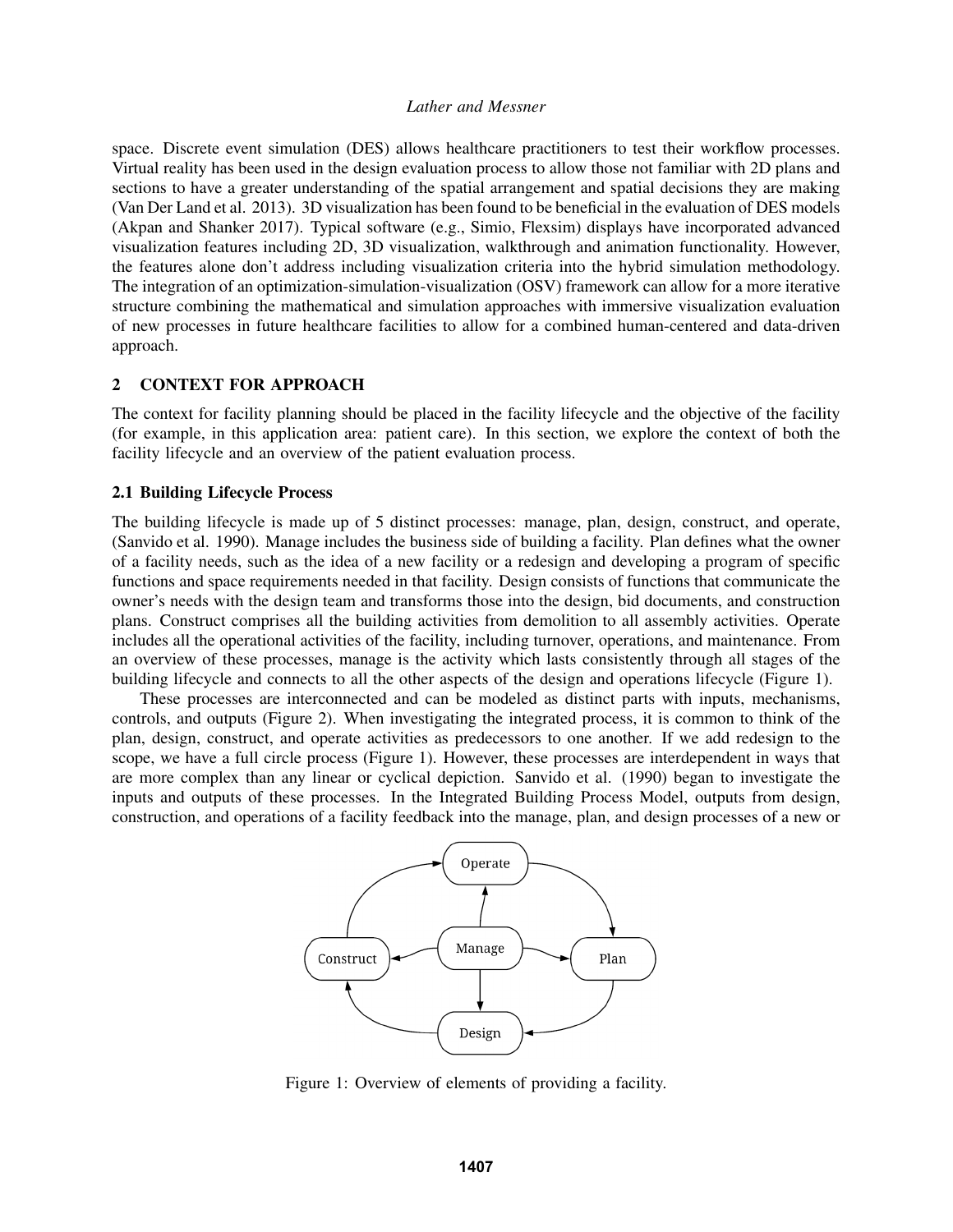

Figure 2: Elements of providing a facility in the Integrated Building Process Model. Red highlights feedback from Design, Construction, and Operations into Manage, Plan, and Design. Blue indicates knowledge output. Green indicates experience of the facility resulting from all phases (Sanvido et al. 1990).

renovated facility (Figure 2), typically as best practices (blue to red lines) and knowledge of what worked and what didn't which becomes how the project team and owners experience the facility (blue to green lines). Managers of facilities collect "performance information" for the facility overall and "optimization information" to evaluate project performance and facility performance. In the process model, optimization information means the information used to integrate the expertise of participants, including designability, constructability, operability, and maintainability information. This information constrains the manage activities. This same information is used control the plan and the design and, in turn, impacts how facility owners and users experience the facility. The question arises: how can we better include performance evaluation of the design and operations in the design and construction processes?

# 2.2 Integrated Simulation

An integrated technique is needed if we want to leverage the computational techniques effectively in the design of healthcare facilities. Gibson (2007) discussed using discrete event simulation for scenario testing in the schematic design stage of healthcare projects, yet is not commonly shown in the literature or implemented in practice. Visualization techniques can be used in future applications to improve the understanding among the disparate team members, expand the use cases of experiencing new processing before buildings are built, and implement continuous improvement cycles between design and operations. Integrating layout analysis, healthcare processes, and spatial visualization may provide a framework where each approach builds off one another while alleviating common implementation and communication problems.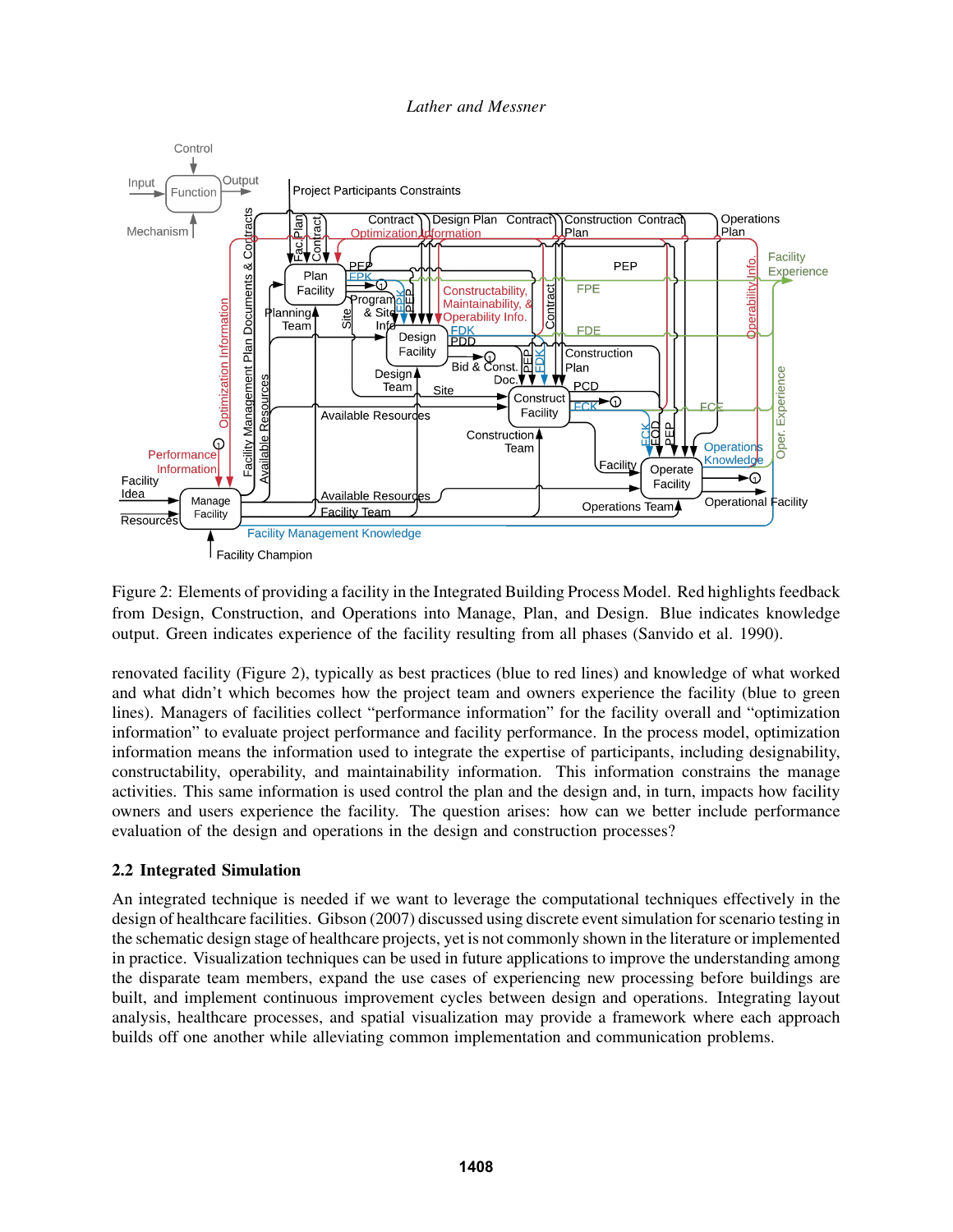### 2.3 Patient Flow Process

Patients flow is an important area of research for healthcare professionals. Healthcare simulation research has been a popular application area throughout the history of the Winter Simulation Conference as highlighted in a review of healthcare simulation (Arisha and Rashwan 2016). Managers are interested in performance measures such as length of stay of patients. Less research has been on the use of simulation in design and planning of healthcare applications, such as in layout or bed capacity analysis (Arisha and Rashwan 2016).

Patients go through a series of processes when they visit a healthcare facility. In the context of an emergency department, the main processes include registration, triage, evaluation, diagnosis, treatment, and discharge (Figure 3). A patient may need tests, medications, or procedures. A patient may be admitted to the main hospital or transferred to a different facility. These processes may happen in different locations of the emergency department. A patient who arrives by ambulance in critical care will immediately be brought to the room or bed needed for care. A patient who isn't critical typically only has the processes after triage conducted in a room/bed. A patient who doesn't need much care, such as an emergency severity index (ESI) 4 or 5 patient, might not take up space in a bed for longer than evaluation. Bed resource allocation is dependent on the processes that the healthcare unit deploys, but information on future processes is typically not known during the capacity planning or layout of a facility. The experience of the professionals involved in the functioning of the facility is used in the design process to evaluate the layout and provide guidance on optimal configuration. But if the processes are unknown, the decisions are not made with adequate information.

## 3 RELATED SIMULATION WORK

In this section, we will discuss an overview of simulation and optimization approaches in the literature and discuss how they are used for healthcare facility planning. A considerable amount of research has been done in this area, and below we will touch on a few of the key areas related to this approach.

#### 3.1 Optimization and Facility Layout Design

Facility layout optimization problems are often NP-hard mathematical problems (Anjos and Vieira 2017). Many researchers have investigated methods to solve optimization problems for the layout of healthcare facilities. These layout solutions are usually a combination of minimizing distance and flow cost between operational units (weighted average by daily trips).

Anjos and Vieira (2017) discuss the current state of mathematical layout optimization in three classes of problems: row layout, multi-level, and unequal areas. Unequal areas is a commonly investigated class of facility layout problems, followed by row layout, which has seen recent advances, and lastly, multi-level



Figure 3: Typical emergency room patient processes. Containers indicate parts in the process where a patient is roomed. These change based on the condition of the patient and healthcare processes.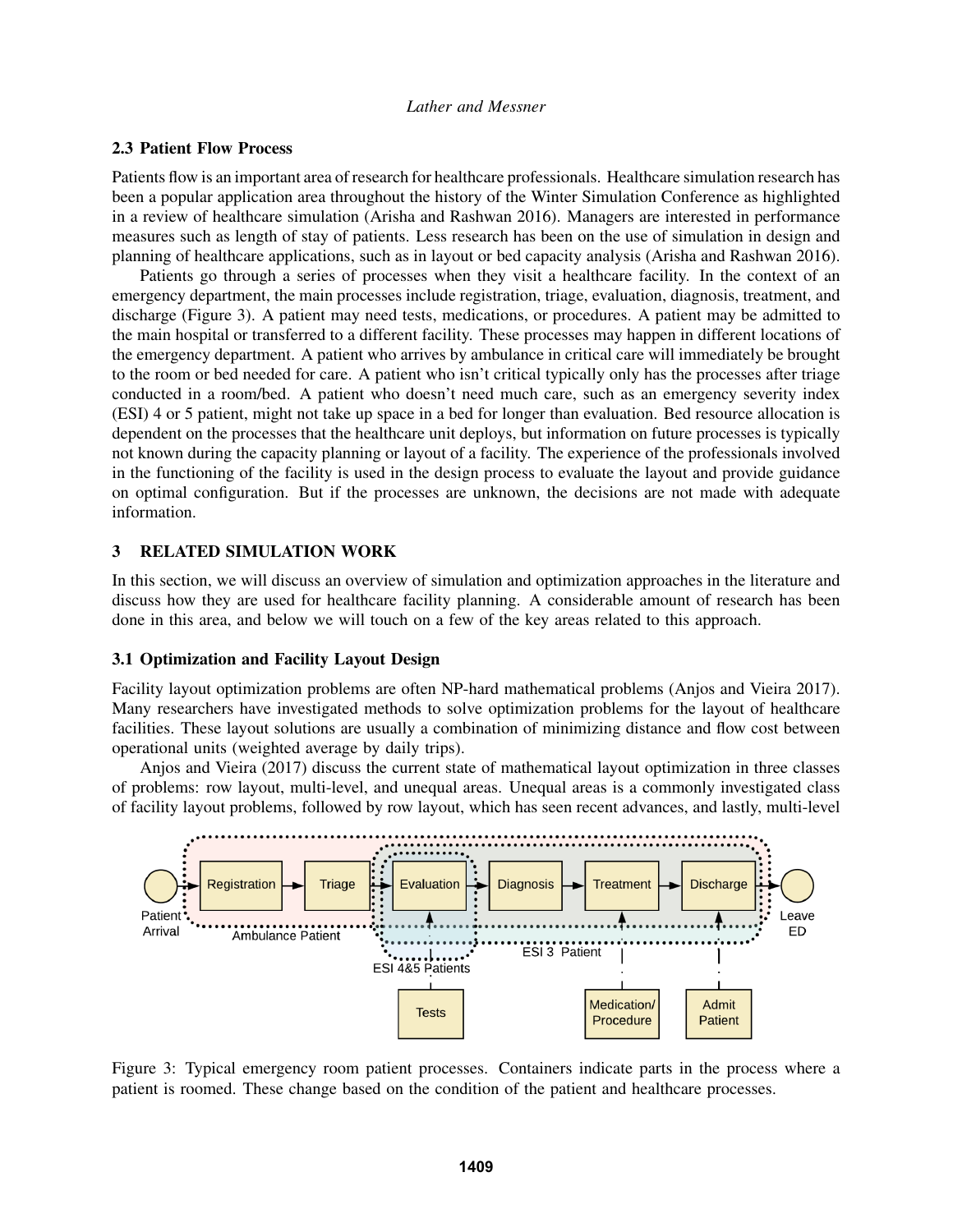problems are the least common and most difficult computationally. For more work on the row layout (corridor allocation problem) see Amaral (2012). While the mathematical optimization techniques are useful for understanding how to obtain globally optimal solutions to layout problems, they do not take into account the facility operations. In application, a simulation-optimization approach might be more appropriate to find an optimal solution with uncertain processes. In a review of layout planning problems, Arnolds and Nickel (2015) presented literature from 55 articles on various methodologies including quadratic assignment problems, mixed integer programs, and discrete event simulations. They suggested a framework for integrating deterministic optimization techniques with stochastic simulation.

## 3.2 Healthcare Layout and Design Studies

Not only minimal distance or flow cost is important for healthcare layout optimization. Views to rooms, room assignments, and environmental factors can be important factors in the design of a facility layout. There has been a considerable amount of post-occupancy research investigating healthcare layout and design and how to it impacts important metrics associated with a department, namely nurse movement and efficiency of delivered care. In a study aimed at understanding the relationship between different spatial measures and nurse movement, Choudhary et al. (2010) found different organizational strategies for pods of beds being served by nurses led to significant changes in the number of trips to patients beds. While many factors contribute to the number of visits to patients beds including policy and layout, the study did also find that patients who were seen more frequently also had more time with the nurse. The findings show that spatial arrangement impacts time spent with patients when processes and procedures are similar.

## 3.3 Discrete Event Simulation in Healthcare

Discrete Event Simulation is a common technique in operations research to simulate healthcare processes in departments to understand how operational changes will impact specific performance measures. Implementation is one of the more difficult areas of DES research because decision-makers usually need solutions to problems urgently and thus timing, adequate data collection, and oversimplification can lead to a lack of confidence in the technique (GÜNal and Pidd  $2010$ ).

There have been several studies investigating both process changes and layout changes in clinical healthcare settings. Farahmand et al. (2011) investigated changes to the staff allocation assignments in a healthcare clinic in concert with minimizing distances. While layout wasn't the main aspect of their study, they modeled patient movement as a stochastic time variable in their discrete event simulation. This method allows some patients to walk faster than others which might be more realistic when distances are known.

## 3.4 Virtual Reality in Discrete Event Simulation

Researchers have described the integration of simulation and visualization as helpful for early design decisions (Waller and Ladbrook 2002), increased model understanding (Akpan and Brooks 2014), improved model error identification (Akpan and Brooks 2014), demonstrating the model to the client (Akpan and Brooks 2012), and improved decision making (Chau and Bell 1995). The use of virtual reality in the validation of discrete event simulations has been the most common area cited for the integration of these techniques (Rekapalli and Martinez 2011). Some people have suggested animation and interactivity as a means to aid model acceptance, increase stakeholder engagement, and improve the usability of discrete event simulations in manufacturing contexts (Chwif et al. 2015). Research has discussed the integration in terms of smart factories and in continuous improvement strategies (Turner et al. 2016). Kuljis et al. (2001) suggest the integration of these approaches can allow users to focus on salient patterns otherwise unnoticed by simulation analysts which would (1) strengthen the understanding of the process and contributing factors, and (2) incorporate latent processes not identified prior.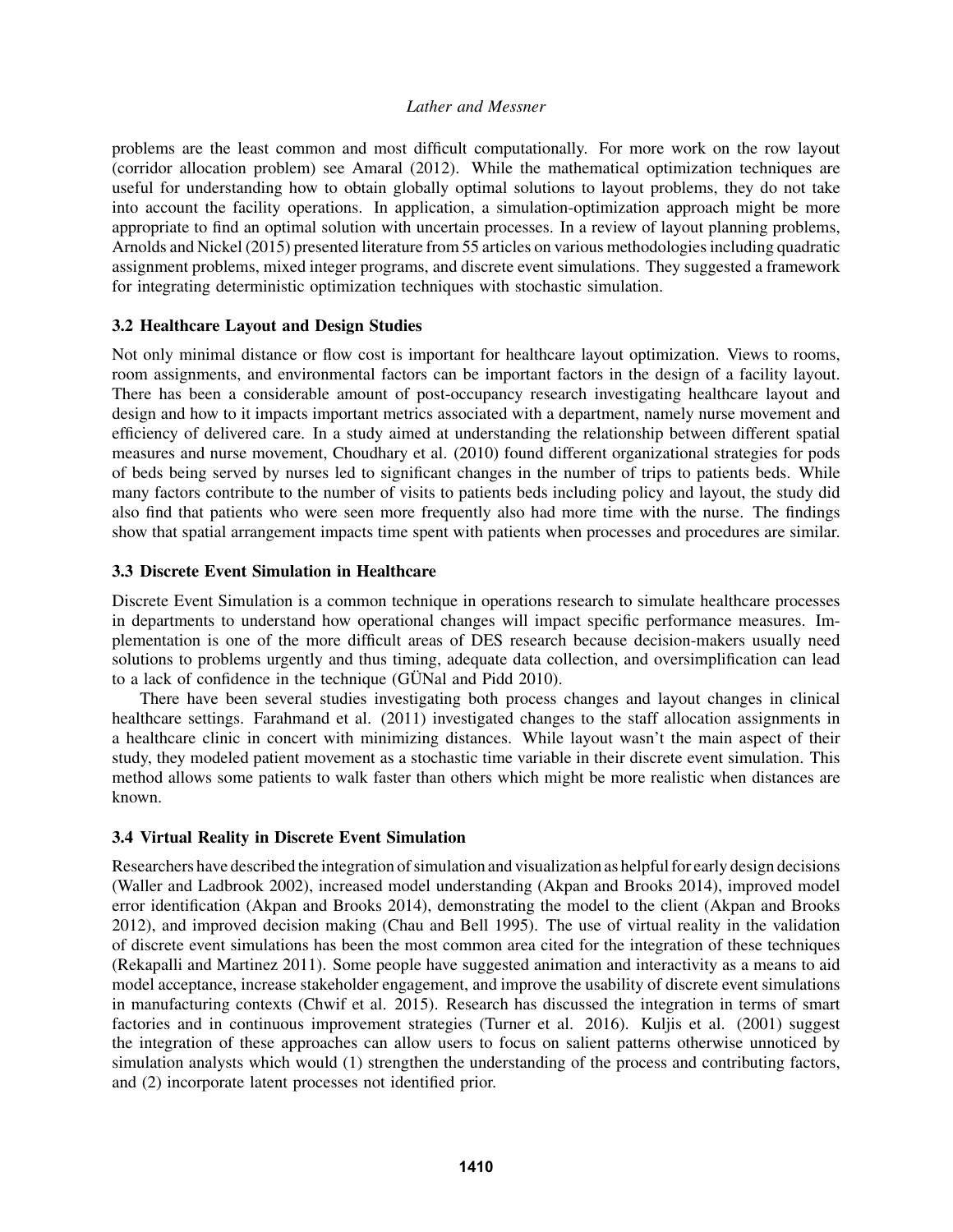## 3.5 Virtual Reality for Facility Review

Virtual reality environments are capable of displaying realistic, immersive, and interactive virtual facilities which support both individual and group understanding (Van Der Land et al. 2013). Virtual reality has been used as a tool for integrated project team members to communicate effectively (Liu et al. 2014). Kumar (2013) developed an experienced based design virtual prototyping framework. In this study, a modeled virtual environment of a future facility was developed to serve as the backdrop to specific important workflow scenarios (e.g., nurse finds crash cart). Both structured and unstructured tasks were deployed in this system. Structured tasks were found to provide more in-depth design feedback from healthcare professionals, yet both were found helpful in engaging staff feedback into the design process. Physical mockups are more common than virtual mockups. In a survey of healthcare industry members on recent projects, 60% of projects were reported to have used some evidence-based design practices and 55% of projects engaged facility staff through physical mockup reviews. However, only 33% of projects used 3D models and 17% used simulation software (Burmahl et al. 2017).

## 3.6 Summary of Related Work

There has been extensive research into various domains of simulation for process improvement in the healthcare domain. The investigation revealed three operations research techniques in healthcare: layout optimization, process simulation, and virtual visualization (Figure 4). For each of these areas, there are at least two types of categories. For optimization, there are exact mathematical methods and heuristic methods. For simulation, there are optimization via simulation methods, discrete event simulations, and simulation-visualization methods. For visualization, there are specific scenario visualization or unstructured, explorative methods.

## 4 DEVELOPMENT

Several researchers have proposed a simulation-optimization approach in healthcare settings that take into account distances as well as stochastic input variables, such as processing times and arrival times (Arnolds and Nickel 2015) and walking times (Vahdatzad and Griffin 2016). Another hybrid simulation technique proposed the integration of simulation among different departments and scales of a healthcare facility, including interdepartmental connection, health demographics connection to DES inputs, and human actors (Djanatliev and Meier 2016). Instead of focusing on scales of the healthcare system, we focus on the implementation of a hybrid simulation approach in different facility phases which then could be connected to various scales during operations.

Acar et al. (2009) presented a framework for integrating uncertainty into a generalized mixed integer programming (MIP) optimization through simulation scenario testing. This methodology was later revised by Arnolds and Nickel (2015) where it was proposed with QAP. See Figure 5 for the steps in the hybrid modeling technique using QAP or MIP optimization and discrete event simulation. The steps in the



Figure 4: Diagram of hybrid simulation hierarchy proposed for healthcare.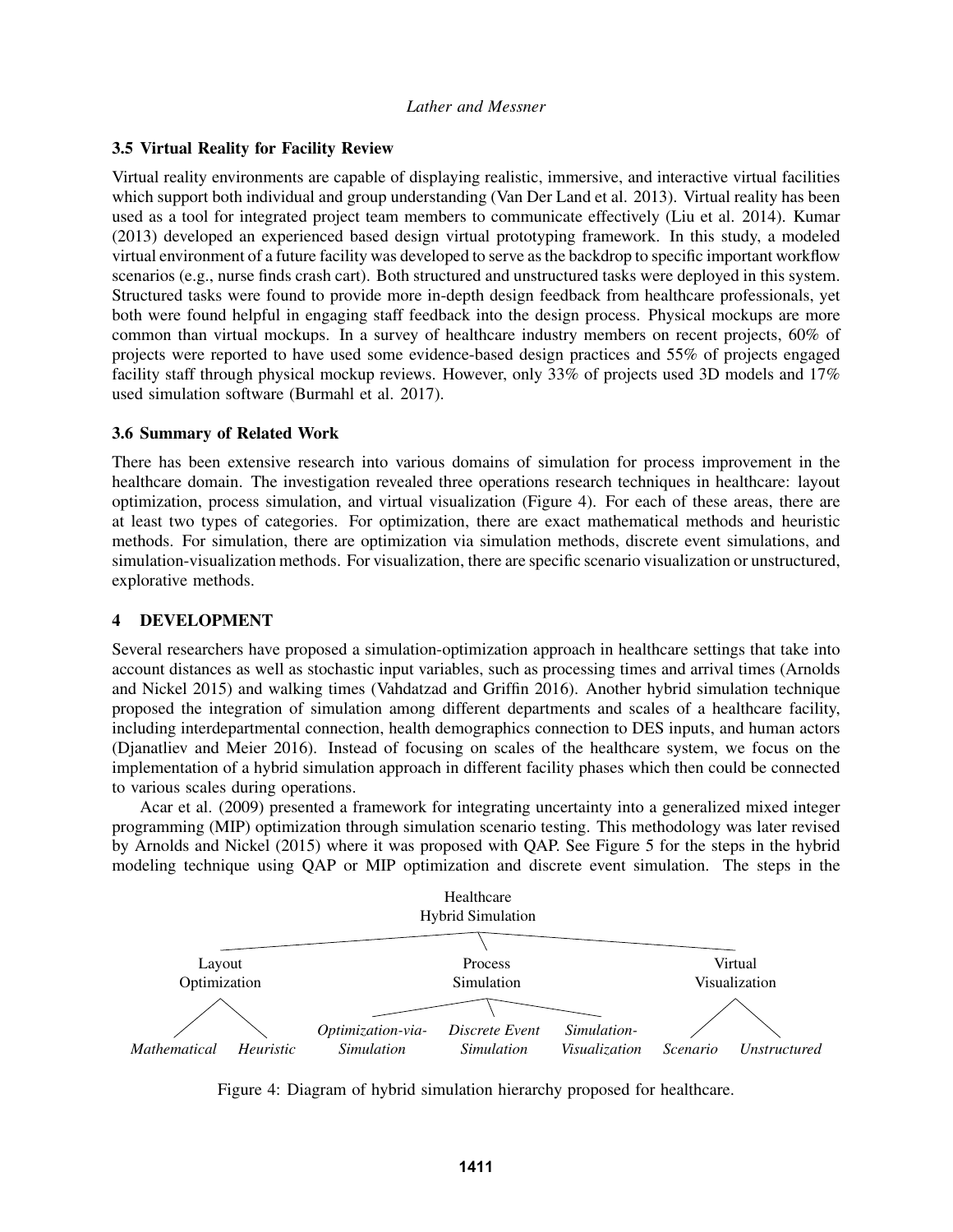

Figure 5: Integration technique proposed by Acar et al. (2009) and revised by Arnolds and Nickel (2015).

modeling framework are: (1) run MIP/QAP optimization to minimize cost or distance; (2) run discrete event simulation with updated workflow scenarios and calculate the difference between the simulated objective value and the deterministic optimization value; and (3) update the MIP/QAP with the function uncertainty difference.

# 4.1 Healthcare Design Review Process

Engaging healthcare practitioners in the design review process can be difficult. From scheduling to having the correct information available, to guiding the discussion toward the design decisions that are important to make at the time of the meeting, there are many human factors that come into play. When discussing schematic design options, healthcare practitioners struggle with understanding 2D plans and question how operations will occur in a new facility. In fact, 2D representations of spatial problems have been shown to provide insufficient information for design evaluation (Van Der Land et al. 2013). Integrating simulations of the healthcare processes for operations and the spatial configuration can help healthcare practitioners have the information they need, or at least understand the impact of uncertain processes, at the time of their decision.

# 4.2 Conceptualization

Conceptualization of this hybrid simulation approach started with reviewing the relevant literature, next creating an initial framework, and then observing the planning process in a recent healthcare project. Limitations exist in current hybrid simulation approaches for healthcare, such as time to evaluate a solution, healthcare provider trust in solutions, and challenges for input data collection. By not taking into account some of the main limitations of adoption, simulation-optimization approaches may stay inaccessible to key decision makers and the staff adapting to managerial changes. We propose integrating virtual visualization to aid healthcare provider understanding of the system and aid the simulation-optimization connection to the design review process (Figure 6).

Typically healthcare professionals have not made final decisions about their new processes in early design phases and may be open to major process changes throughout construction. Thus, these are unknown and take a long time for a department to formalize and create consensus. The concept behind the hybrid approach is based on how the inputs and outputs from optimization of layout, simulation of processes, and visualization of the simulated and optimized environment (i.e., the design) can be used for a meta-model for design and implementation. The conceptually integrated approach is shown in Figure 6 where each DES iteration goes through a scenario development in a visualization platform. First, the initial configuration of a healthcare department is optimized given initial flow cost weights, next a scenario testing is conducted of the proposed processes in that version of optimal layout arrangement. Next, the system is virtually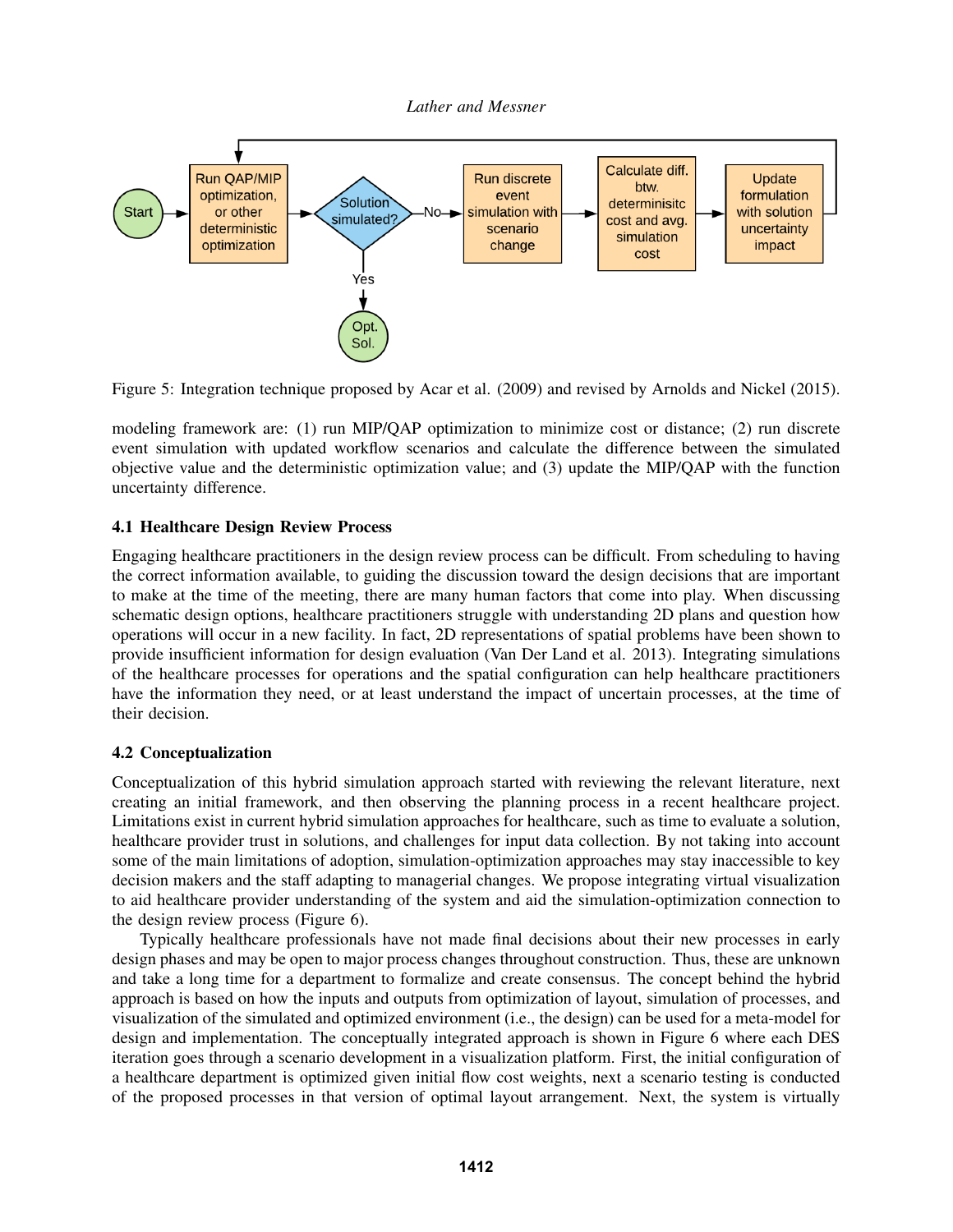

Figure 6: Conceptual diagram for integration of optimization, simulation, and visualization for healthcare planning.

visualized for validation and review of layout and process plans. Next, the new simulation is updated with increased knowledge of facility processes. The new flow cost weights are calculated and input into the optimization and then reevaluated for the simulated and validated scenario change. Once a stable healthcare layout and process combination are achieved, the process comes to a stopping condition and the optimal layout is found for various healthcare processes.

# 4.3 Hybrid Simulation Objectives

For healthcare facilities to manage the design and operation in an integrated approach, we propose various objective scenarios for practical use of a hybrid optimization-simulation-visualization framework throughout the various stages of facility development: manage, planning, designing, construction, and operations. We expect this list to develop and grow as the technology used is tested and becomes easier to deploy. These simulation objectives include:

- *System understanding and investigation.* During management of a facility, develop an understanding of the system for stakeholders (owner, manager, or staff) including bottlenecks and dynamic impacts.
- *Scenario planning and testing.* During planning, test different patient and healthcare workflow scenarios.
- *Layout option analysis.* During planning and design, test different layout options in conjunction with patient and healthcare workflows.
- *System checking.* During operations, check implementation success, tune processes, and check healthcare practitioner implementation.
- *Sensitivity analysis.* During design and construction, test if newly proposed changes of layout or procedures will impact important healthcare outcomes. During manage and planning, test different layout options and workflows to see how robust a design is for future changes.

# 5 FACILITY LIFECYCLE IMPLEMENTATION

In this section, we present an illustrative case study of the use of an integrated OSV hybrid approach in various typical stages of the operations and design of a hospital department. While researchers may want to investigate different scales of a health system, such as the macro-level (i.e., dynamic health demographics) or the micro-level (individual actor level), we will focus on a meso-level, e.g., the workflow in a single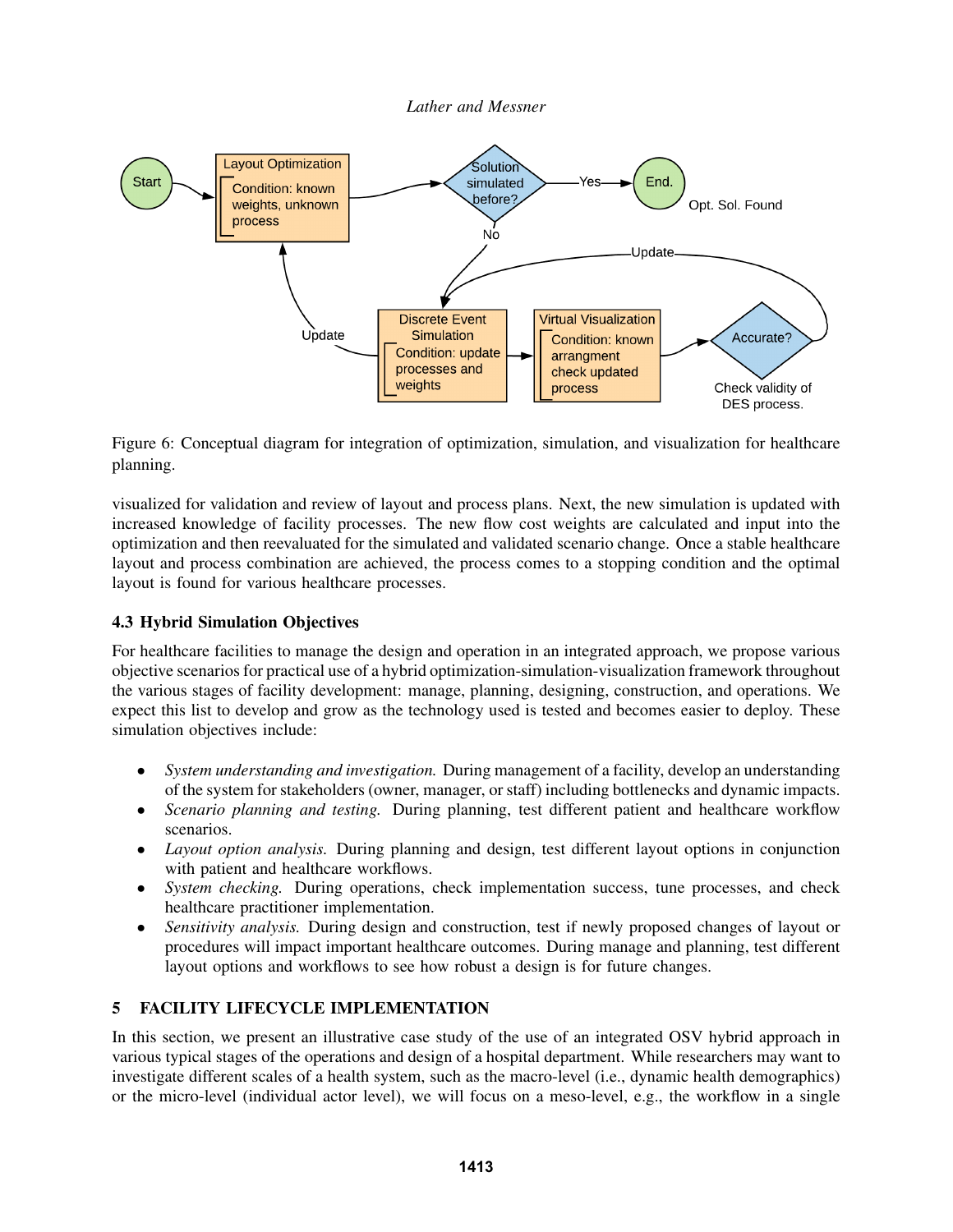healthcare department. In the example, we discuss the application of the OSV approach as it applies to specific phases of a project. Since managing a facility occurs at all phases of a project, management specific implementation would be a combination of a selection of these. Design is divided into three common phases: conceptualization, schematic, and development.

## 5.1 Implementation during Operations

During operational phases of a facility, understanding the current status of performance measures is important. If simulations were performed during planning, a comparison of the simulation model can be performed with real-life conditions to check if the simulation model performed as expected and check if the current operations are following the planned workflows. Tracking current operations can provide more accurate data for finding implementation problems, proposing new workflow solutions, and as a method to collect more accurate input data for future simulations. Corrections to both the simulation and the actual operations can occur. Virtual visualization can be used to help train and communicate motivation of reasoning for operational changes. The model can be used to explore scenario tests of minor functional changes, e.g., adding an additional medication dispensary, moving a registration desk location. More extensive scenario tests can be done in the hybrid simulation environment for nurse and doctor scheduling, logistics, or treatment planning.

## 5.2 Implementation during Planning

During planning phases of a facility, it is important to understand the future needs of a facility. In this phase, forecasting healthcare demands can help determine the stationary resources needed (bed capacity, location, layout) and thus the capital investments needed to meet those needs. The hybrid simulation approach can be used to test how sensitive a layout configuration is to different healthcare forecasts in order to determine space and layout requirements. Additionally, departments can test different patient and healthcare workflow scenarios to test that objectives of performance measures are being met in the plan before moving forward with a new facility, a redesign, or an expansion.

# 5.3 Implementation during Design Conceptualization

In the first stage of design, design conceptualization is performed to create configurations and massing models of a program defined from the planning stage. A hybrid simulation approach can be used in this phase of a project to perform room assignments problems, un-equal area optimization problems, and configuration testing in the context of proposed future processes. During this phase, configuration optimization can be performed with roughly determined area requirements and configuration constraints can be formulated. Initial processes should be formulated and tested.

## 5.4 Implementation during Schematic Design

Schematic design is the phase of a design where different design options are configured and compared. Using a simulation-driven approach, the design team can perform "what-if" scenario testing of a range of design configurations with constraints formulated in design conceptualization. Sensitivity analysis can be performed when faced with uncertain future processes to help understand how different healthcare procedures and policies would, with the layout decisions, impact performance measures of interest.

## 5.5 Implementation during Design Development

After layout configuration and scenario testing is performed and an optimal layout solution for the various future processes under consideration is selected, detail design development can occur. During this phase, details of the architectural and engineering design are developed. Major changes to layout should be avoided. In this phase, confirmation of room specific requirements and configurations can be developed.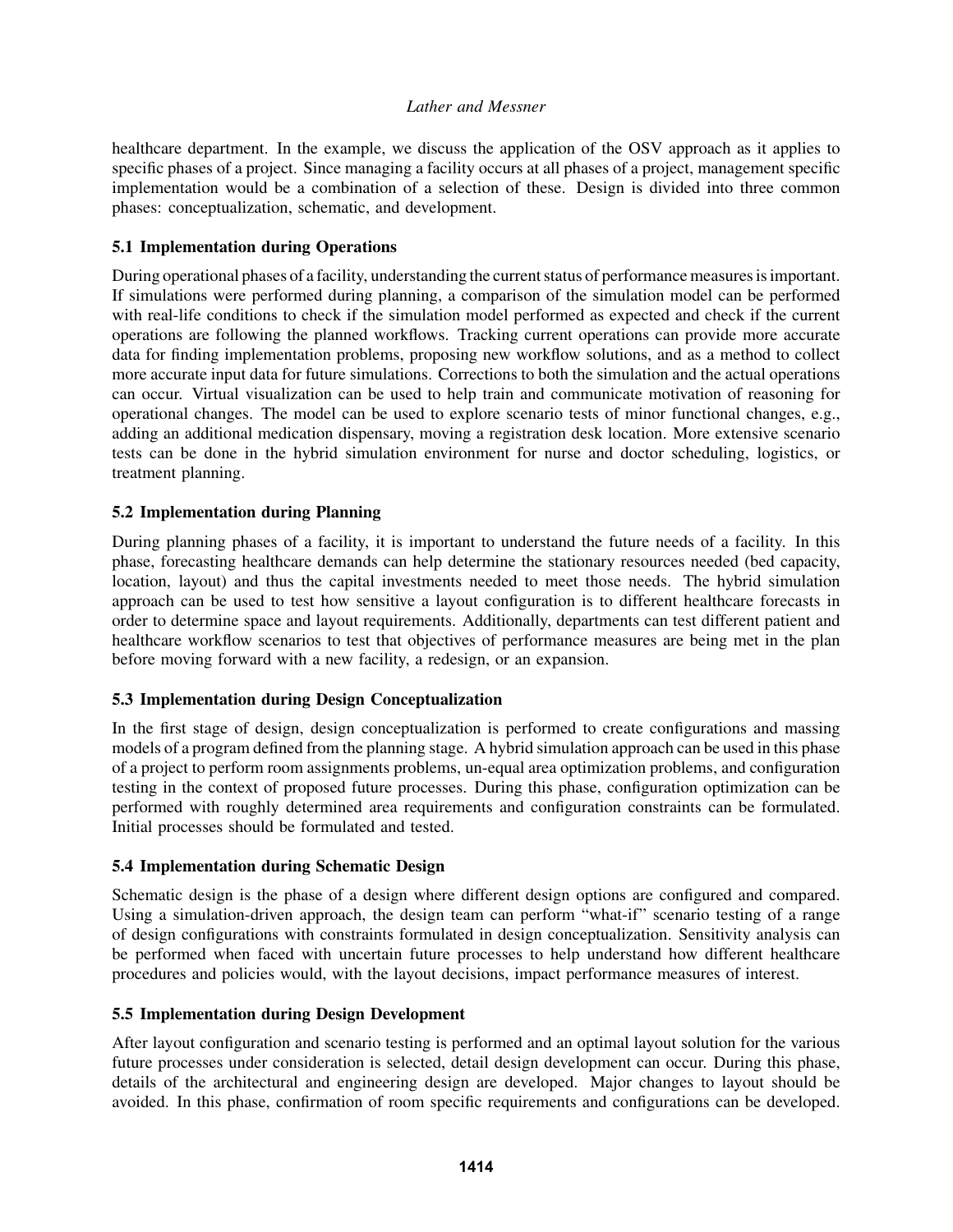Scenario tests can be refined with additional information on workflow processes to perform design checks. Equipment specification and structural requirements may impact layout configurations and the hybrid simulation approach can be used to perform design checks of changes.

## 5.6 Implementation during Construction

Once a facility is under construction, it can be very costly to make design changes. However, changes can and will occur on the jobsite. The role of this hybrid simulation in the construction phase of a project can be to check that changes to the approved design do not impact projected facility processes. In addition, minor changed can be made as healthcare practitioners finalize their future proposed workflows. Construction has its own set of complex processes, schedules, and layout planning, which potentially can leverage a similar hybrid simulation approach to the construction layout, processes, and visualization. Additionally, in future developments of a hybrid simulation approach, it may be possible to dynamically, or close to dynamically, make design changes with less impact on the construction schedule, cost, and quality, through automatic updates of design drawings, conflict recognition, and system checking.

# 6 CONCLUSIONS

There is a large amount of simulation research in healthcare processes and an increasing desire from healthcare managers to increase the efficiency of operations. However, these simulation techniques usually keep the stationary facility elements as static resources. With an aging healthcare infrastructure, redesign is more common, which makes these stationary elements less static than expected. Given that, we found a surprising amount of literature for healthcare layout optimization problems and department-level discrete event simulation, but not enough discussion on how these techniques can be implemented effectively in the design of healthcare facilities. One avenue which is promising is through incorporating virtual visualization in the review process. Further research is needed to develop test-cases and validate this approach. If implemented effectively, it may provide an approach to help disparate groups communicate and come to common decisions on effective and efficient healthcare facility planning and use. We presented a hybrid simulation approach for implementation in the healthcare lifecycle which aims to integrate the facility elements and the healthcare processes. This approach combines layout optimization, process simulation, and virtual visualization in an iterative optimization-simulation-visualization (OSV) framework to be deployed in various states of a healthcare facility: manage, plan, design, construct, and operate. The goals of this approach are two-fold: (1) integrate static facility elements into process simulation as changeable features to aid redesign and planning efforts, and (2) integrate dynamic visualization into the optimization and simulation processes to ensure adequate review of assumptions in models and increase stakeholder buy-in. Five different objectives for the framework usage were identified and presented: system understanding and investigation, scenario planning and testing, layout option analysis, system checking, and sensitivity analysis. The OSV framework provides an initial approach for use in domains where there are a large number of stakeholders (such as healthcare setting) and implementation depends on buy-in from disparate groups of individuals. The framework can be used by researchers to extend simulation-optimization in connecting performance measures in the design and construction phases of projects.

# ACKNOWLEDGMENTS

We would like to express thanks to The Pennsylvania State University Office of Physical Plant and the Department of Emergency Medicine at the Hershey Medical Center for their support in the development of this research.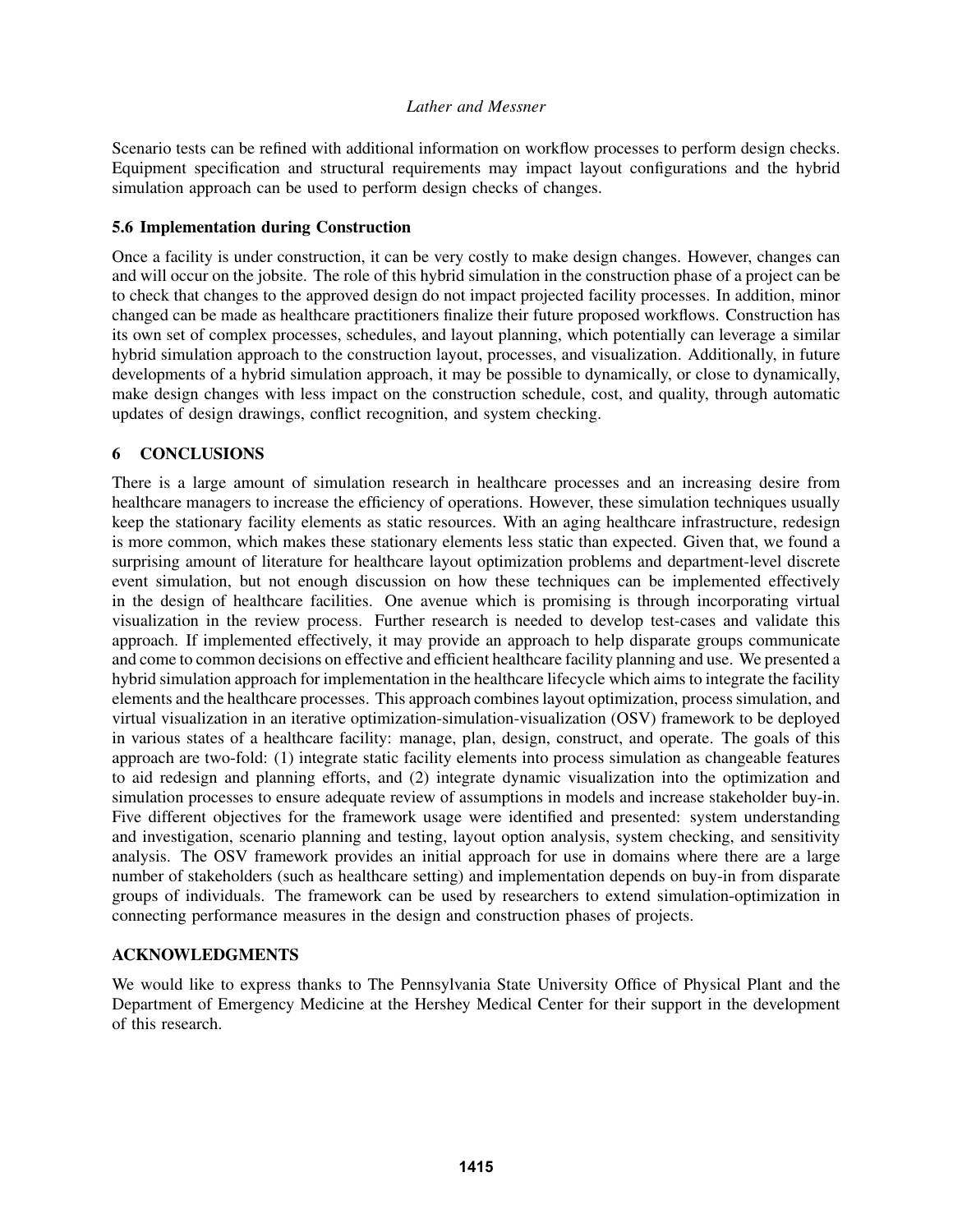#### **REFERENCES**

- Acar, Y., S. N. Kadipasaoglu, and J. M. Day. 2009. "Incorporating Uncertainty In Optimal Decision Making: Integrating Mixed Integer Programming and Simulation To Solve Combinatorial Problems". *Computers & Industrial Engineering* 56(1):106–112.
- Akpan, I. J., and R. J. Brooks. 2012. "Users' Perceptions of The Relative Costs and Benefits of 2D and 3D Visual Displays In Discrete-Event Simulation". *Simulation* 88(4):464–480.
- Akpan, I. J., and R. J. Brooks. 2014. "Experimental Evaluation of User Performance On Two-Dimensional and Three-Dimensional Perspective Displays In Discrete-Event Simulation". *Decision Support Systems* 64:14–30.
- Akpan, I. J., and M. Shanker. 2017. "The Confirmed Realities and Myths about The Benefits and Costs of 3D Visualization and Virtual Reality In Discrete Event Modeling and Simulation: a Descriptive Metaanalysis of Evidence From Research and Practice". *Computers & Industrial Engineering* 112:197–211.
- Amaral, A. R. S. 2012. "The Corridor allocation Problem". *Computers & Operations Research* 39(12):3325– 3330.
- Anjos, M. F., and M. V. Vieira. 2017. "Mathematical Optimization approaches For Facility Layout Problems: The State-of-The-art and Future Research Directions". *European Journal of Operational Research* 261(1):1–16.
- Arisha, A., and W. Rashwan. 2016. "Modeling of Healthcare Systems: Past, Current and Future Trends". In *Proceedings of The 2016 Winter Simulation Conference*, 1523–1534, edited by S.Jain et al., Piscataway, New Jersey:IEEE.
- Arnolds, I., and S. Nickel. 2015. "Layout Planning Problems In Health Care". In *Applications of Location Analysis*, edited by ., Volume 232 of *International Series In Operations Research & Management Science*, 109–152, edited by H.A. Eiselt et al. Cham, Switzerland: Springer International Publishing.
- Burmahl, B., S. Hoppszallern, and J. Morgan. 2017. "2017 Hospital Construction Survey". *Health Facilities Management* 30(2):18–24.
- Chau, P. Y. K., and P. C. Bell. 1995. "Designing Effective Simulation-Based Decision Support Systems: an Empirical assessment of Three Types of Decision Support Systems". *Journal of The Operational Research Society* 46(3):315–331.
- Choudhary, R., S. Bafna, Y. Heo, A. Hendrich, and M. Chow. 2010. "a Predictive Model For Computing The Influence of Space Layouts On Nurses' Movement In Hospital Units". *Journal of Building Performance Simulation* 3(3):171–184.
- Chwif, L., W. I. Pereira, and J. A. B. Montevechi. 2015. "Are Visually appealing Simulation Models Preferable?". In *Proceedings of The 2015 Winter Simulation Conference*, 835–843, edited by L.Yilmaz et al., Piscataway, New Jersey:IEEE.
- Djanatliev, A., and F. Meier. 2016. "Hospital Processes Within an Integrated System View: A Hybrid Simulation approach". In *Proceedings of The 2016 Winter Simulation Conference*, 1364–1375, edited by S.Jain et al., Piscataway, New Jersey:IEEE.
- Elshafei, A. N. 1977. "Hospital Layout as a Quadratic assignment Problem". *Journal of The Operational Research Society* 28(1):167–179.
- Farahmand, K., R. Karim, R. Srinivasan, S. R. Sajjadi, and L. Fisher. 2011. "Clinic Space Design Using Discrete Event Simulation". In *Proceedings of The IIE annual Conference*, edited by T. Doolen and E. Van aken, 1–8. Norcorss, Georgia: IisE.
- Gibson, I. W. 2007. "An approach To Hospital Planning and Design Using Discrete Event Simulation". In *Proceedings of The 2007 Winter Simulation Conference*, 1501–1509, edited by Henderson, S. G et al. Piscataway, New Jersey:IEEE.
- GÜNal, M. M., and M. Pidd. 2010. "Discrete Event Simulation For Performance Modelling In Health Care: a Review of The Literature". *Journal of Simulation* 4(1):42–51.
- Holst, M. K. 2015. *Optimal Hospital Layout Design*. Ph.D. Thesis, aalborg University, aalborg, Denmark.